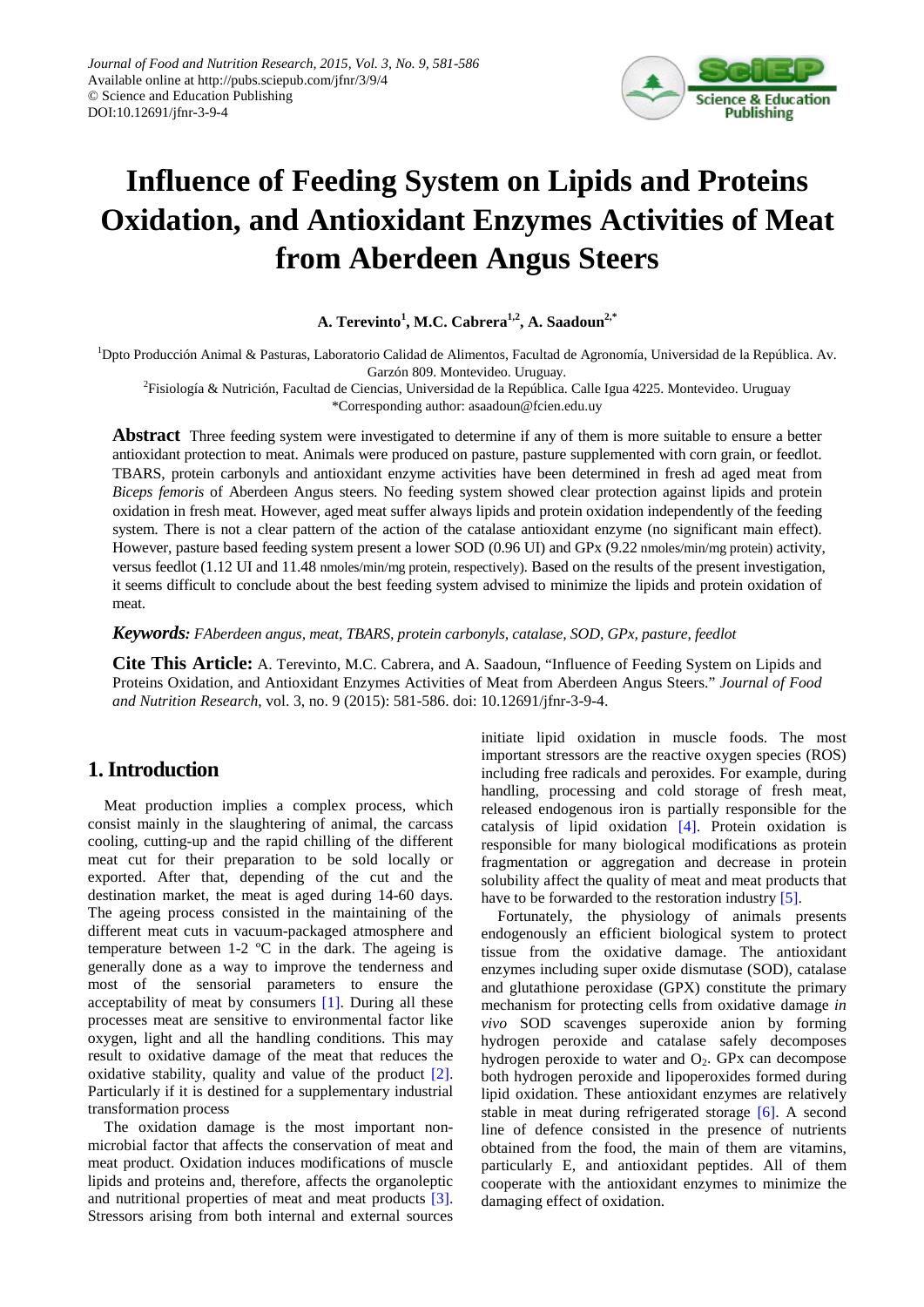In consequence, is of considerable importance to explore the parameters that modulate the action of the oxidation resulting in meat during its handling and conservation. One of the possible way is through the study of the effect of the different feeding system. According to this point, in the present work, the three feeding system used worldwide to produce meat, pasture, pasture and supplementation and feedlot, were compared about their effect on the lipids and protein oxidation of *Biceps femoris* muscle as biological model. Furthermore, the activities of the antioxidant enzymes including catalase, SOD and GPx, the first line of antioxidant defence, were determined.

## **2. Materials and Methods**

#### **2.1. Animal Diets, Samples and Chemicals**

A group of 30 Aberdeen Angus steers (mean live weight 493  $\pm$  28 kg) was divided up into three smaller groups. One for each feeding system: 1) *Pasture* group with animals produced on natural and improved pastures, 2) *Pasture + Supplement* group with animals fed natural and improved pasture and supplemented ad libitum with corn grain the last month before slaughtering. 3) *Feedlot* with animals fed a diet with roughage to concentrate ratio of 30:60 (on dry matter basis) for 90 days. Roughage consisted of whole plant sorghum silage and silo wet grain sorghum. The concentrate consisted by soybean hulls and wheat bran. Animals were slaughtered with 24-30 months of age and the *Biceps femoris* muscle was removed from each left half carcass. Each muscle (approximately 1000 g) was divided in two pieces, one was vacuum packaged, and aged for 14 days at 1-2 ºC and then frozen at -20 °C. The other piece was directly frozen at -20 °C, until further analysis. All chemicals used in the investigation are in analytical grade from Sigma chemicals Co (St Louis, USA). Ethyl acetate (Hplc grade), ethanol (Hplc grade), Butanol (Hplc grade) Trichloroacetic acid (analytical grade) and HCl (analytical grade) were from Merck Corporation (USA).

#### **2.2. Determination of Lipid Oxidation**

Samples (n=10) of 10 g frozen meat were homogenized in a Waring-Blender (Fisher Inc. USA) with 200 ml of an extraction buffer (0.15 M KCl, 0.02 M EDTA and 0.30 M BHT) at  $12,000$  rpm for 1 minute. Part of the homogenated was frozen (-20º C for carbonyl and protein content assays, and part was used for the TBARS (thiobarbituric acid reactive species) test. The TBARS procedure for the determination of lipid oxidation was done according to  $[6-7]$ . Briefly, the homogenated was centrifuged at 2000 g at 4 ºC for 10 minutes (Thermo Scientific Inc. USA), and 1 ml of the supernatant was incubated with 1 ml of a 2-thiobarbituric acid (TBA) trichloroacetic acid (TCA) solution (35 mM TBA and 10% TCA in 125 mM HCl) in a boiling water bath (Fisher Inc. USA) for 30 min. After cooling in ice for 5 min and kept at room temperature for 45 min, the pink chromogen was extracted with 4 ml of n-butanol and phase separation done by centrifugation at 3000 g during 10 min (Sorvall ST16-R, USA). The absorbance of the supernatant was measured at 535 nm in a Genesys-6 spectrophotometer (Thermo Scientific Inc. USA). The concentration of malondialdehyde (MDA) was calculated using the molar extinction coefficient of the MDA (156,000 M-1 cm-1). Results were expressed as mg MDA/kg of fresh meat.

#### **2.3. Determination of Protein Oxidation**

The protein oxidation level was determined by the carbonyl protein assay [\[5\].](#page-5-4) The homogenate samples (n=10), frozen one day before, were thawed at room temperature. Two aliquots of 2 ml from each sample were put into two different tubes. These tubes were centrifuged at 2000 g for 10 min (Sorvall ST16-R, USA). One was incubated with 2 ml of 2 M HCl (blank) and the other one with 2 ml of 0.02 M dinitrophenylhydrazine (DNPH) in 2 M HCl, for one hour at room temperature with regular stirring. Then, 2 ml of 20 % TCA was added. After stirring, the mixture was left at room temperature for 15 min with regular stirring. The tubes were centrifuged at 2000 g for 10 min (Sorvall ST16-R, USA). The pellets were washed three times with 4 ml of ethanol:ethyl acetate (1:1), centrifuging each time, to eliminate traces of DNPH. The pellets were dissolved in 6 ml of 6 M guanidine HCl with 0.02 M  $KH_2PO_4$  (pH 6.5). The tubes were incubated at room temperature for 15 min with regular stirring. Afterwards, they were centrifuged at 2400 g for 10 min. The absorbance of the supernatant was measured at 370 nm in a Genesys-6 spectrophotometer (Thermo Scientific Inc. USA) and the concentration of DNPH was calculated using the DNPH molar extinction coefficient (22,000 M-1 cm-1). Results were expressed as nmoles of DNPH/mg of protein. Protein content was determined at 280 nm in the extraction buffer using bovine serum albumin (BSA) as protein standard [\[8\].](#page-5-6)

## **2.4. Determination of Antioxidant Enzyme Activities**

A 18 g frozen sample (n=10) was homogenized in a Waring-Blender (Fisher Inc. USA) with 200 ml of an extraction buffer containing 0.15 M KCl and 0.79 M EDTA (pH 7.4) for 1 min at 12,000 rpm. The homogenate was centrifuged at 9000 g at 4 ºC for 10 min (Sorvall ST16-R, USA). The supernatant was used for the determination of catalase and SOD activities.

The activity of catalase was measured recording the  $H<sub>2</sub>O<sub>2</sub>$  disappearance by the decrease in absorbance at 240 nm during 3.5 min using a Genesys-6 spectrophotometer (Thermo Scientific Inc. USA). The incubation mixture contained 2820 μl of the extraction buffer, 90 μl of the supernatant and 90 μl of  $H_2O_2$  0.2 M. The activity was calculated using the molar extinction coefficient of  $H_2O_2$ (39.4 M-1 cm-1) and results were expressed as μmoles of discomposed  $H_2O_2$  min/g fresh meat and as nmoles of discomposed  $H_2O_2$  min/mg protein [\[9\].](#page-5-7)

Total SOD activity was determined by measuring the inhibition of pyrogallol autoxidation [\[6,7,8,9,10\].](#page-5-5) The incubation mixture contained 2850 μl of 50 mM phosphate buffer (pH 8.2), 75 μl of the supernatant and 75 μl of 10 mM pyrogallol. The increase in absorbance at 340 nm was recorded during 2 min in a Genesys-6 spectrophotometer (Thermo Scientific Inc. USA). One unit (U) was taken as the activity that inhibits the reaction by 50%, and results were expressed as U and U/g fresh meat.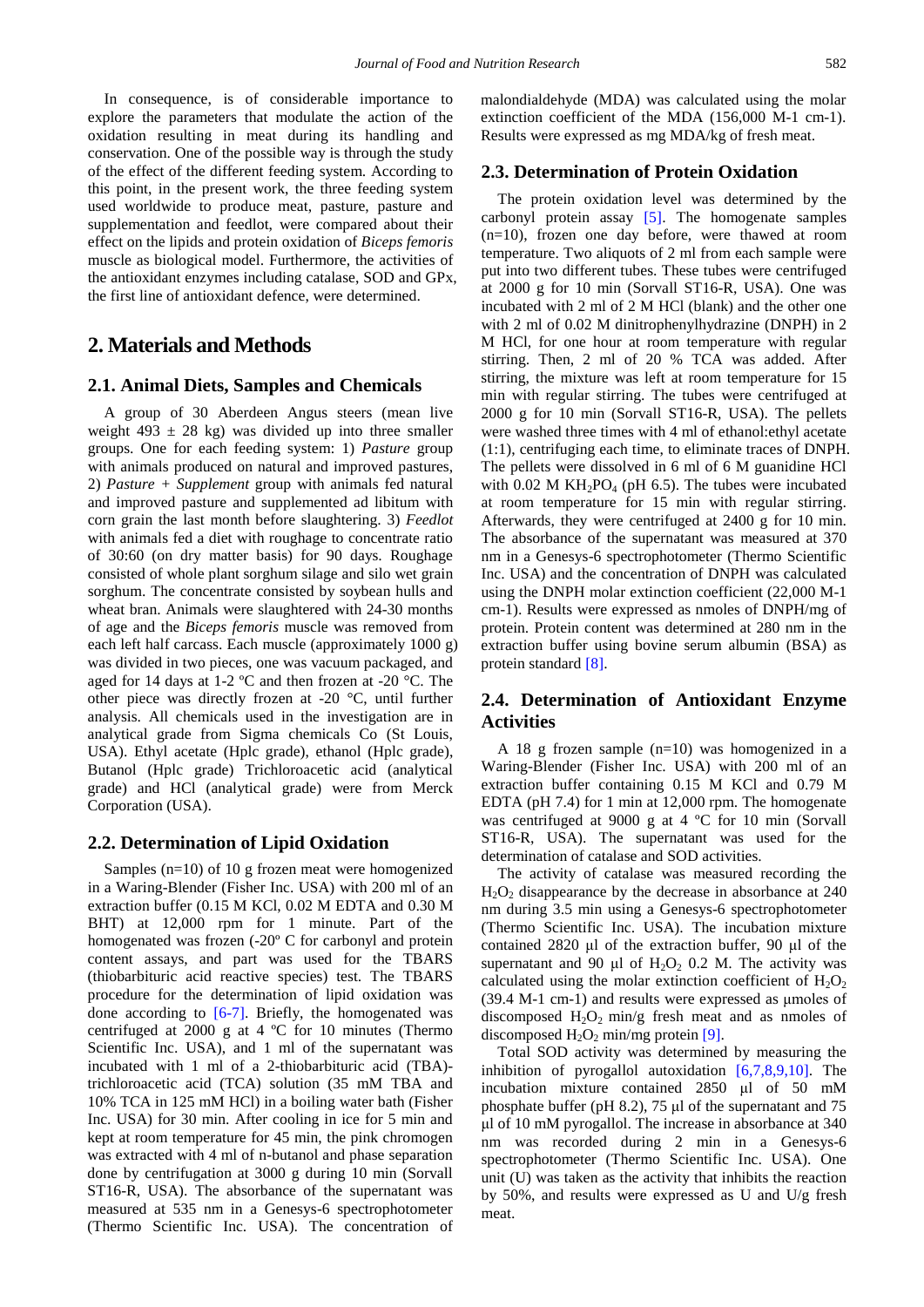For the determination of GPx activity, 5 g meat sample (n=10) were homogenized with an Ultra Turrax T18 (IKA-Werke, Germany) with 25 ml of 50 mM  $KH_2PO_4$ buffer and 0.5 mM EDTA (pH 7.0) for 1 min at 18,000 rpm. The homogenate was centrifuged at 2000 g for 2 min at 4 °C and then the supernatant was filtered. The assay mixture contained 50 mM  $KH_2PO_4$  buffer, 0.5 mM EDTA, 1 mM reduced glutathione (Sigma G4251), 0.15 mM NADPH (Sigma N1630), 1.5 U glutathione reductase (Sigma G3664),  $0.15$  mM  $H<sub>2</sub>O<sub>2</sub>$  and 1 mM NaN3 (Sigma S-2002). The incubation mixture contained 1980 μl of the assay mixture and 20 μl of the filtered sample. The activity of GPx was measured at 22 °C recording the oxidation of NADPH by the decrease in absorbance of the incubation mixture at 340 nm during 3 min using a Genesys-6 spectrophotometer (Thermo Inc.). An extinction coefficient of  $6300 \text{ M}^{-1} \text{ cm}^{-1}$  was used to calculate NADPH concentration [\[11-12\].](#page-5-8) The GPx activity was expressed as μmoles of oxidized NADPH/min/g of fresh meat and as nmoles of oxidized NADPH/min/mg protein.

#### **2.5. Statistical Analysis**

The data of TBARS, lipid content, carbonyl content, catalase, SOD and GPx activities, are reported as mean  $\pm$ standard error of the media for fresh and aged meat in the three feeding systems. To evaluate feeding system and ageing effects, an analysis of variance using the GLM procedure was followed and *post hoc* Tukey-Kramer test. The three systems were also compared using a one-way ANOVA followed by the Tukey-Kramer multiple comparison test, for fresh or for aged meat. Fresh and aged meat results were compared using the *t*-Student test. The level of significance was established at  $P < 0.05$ , and the software used was the NCSS, 2007 (NCSS, 329 North 1000 East, Kaysville, UT 84037).

#### **3. Results and Discussion**

#### **3.1. Lipid Oxidation**

No feeding system main effect was found for lipids oxidation when fresh meat is considered. This is not in according with two reports one by using the *Longissimus dorsi* muscle from Charolais steers (less than 36 months) finished exclusively with grass or fed mixed food consisting in maize silage and hay [\[13\].](#page-5-9) The other used *Psoas major* muscle from crossbreed animals [\[4\]](#page-5-3) fed exclusively pasture or on feedlot system (fed grain and hay). The two reports conclude that feeding animals fed pasture have better lipids stability when compared to other ones supplemented with grain. This discrepancy between the two report and the present investigation could be due to the difference in the breed, Aberdeen Angus here versus Charolais and crossbreed in the first report and the second one, respectively. Also the observed difference could be accounted for the muscle difference, *Longissimus muscle* and *Psoas major* versus *Biceps femoris* in the present investigation. However, there is not sufficient data in the literature to conclude about this point.

However, in a recent report using the *Longissimus thorasis* muscle of Aberdeen Angus steers, fed pasture and supplemented with flaxseed, the results showed that the level of TBARS is not different between control no supplemented and supplemented animals [\[14\].](#page-5-10) This last report is in accord with the observation of the present investigation. Furthermore, when the total intramuscular lipids content (the main target of the oxidation process) was considered, it is interesting to note that the Feedlot group have slightly but significantly more intramuscular lipids in comparison to the other two group [\(Table](#page-2-0) 1). In one report [\[4\],](#page-5-3) the intramuscular lipids, of the feedlot group (grain and hays) showed a much more difference with the pasture group, 4.7 % and 2.7 % for feedlot and pasture, respectively. This difference in intramuscular lipids content between the two studies perhaps could explain the higher level in TBARS in the feedlot group presented in the investigation [\[4\].](#page-5-3) Unfortunately, no data about the intramuscular lipids are available to compare in the other two reports [\[13,14\].](#page-5-9)

For ageing process, to the contrary, there is a significant main effect of ageing process  $(P<0.01)$  on the lipids oxidation. Indeed, aged meat suffered a significant lipids oxidation, in spite of the vacuum packaging and the chilling expected to minimize the oxidation. This is much more evident for the system feeding with pasture and supplement  $(P<0.05)$  in comparison to the other two systems [\(Figure](#page-2-1) 1). May be this higher lipid oxidation could be explained by the use of corn grain in the supplemented group. Corn grain is rich with polyunsaturated fatty acids, a target of oxidation. Nevertheless, the lipids content of meat from this feeding system showed a lower level [\(Table](#page-2-0) 1). A similar conclusion has been proposed in the investigation that which used corn grain (with and without flaxseed) to supplement the animals in their investigation [\[15\].](#page-5-11)

<span id="page-2-1"></span>

**Figure 1.** Lipid oxidation (TBARS, mg MDA/kg of meat) in fresh and aged *Biceps femoris* muscle in steers from pasture, pasture and supplement and feedlot based feeding systems. Data are mean  $\pm$  SEM (n=10). Different lower letters means statistical significance among systems for aged meat (*P<*0.05). \*shows statistical difference between fresh and aged meat (*P<*0.05). Main effects: Feeding system: No Significant Ageing: (*P<*0.01) Aged > Fresh

**Table 1. Lipids content (%) in** *Biceps femoris* **muscle of Aberdeen Angus steers from pasture, pasture and supplement and feedlot based feeding systems**

<span id="page-2-0"></span>

| Feeding system                              | Lipids $(\%)$                                                                                                                                                                                                                                                                                                                                         |
|---------------------------------------------|-------------------------------------------------------------------------------------------------------------------------------------------------------------------------------------------------------------------------------------------------------------------------------------------------------------------------------------------------------|
| Pasture                                     | $1.51 \pm 0.15$ b                                                                                                                                                                                                                                                                                                                                     |
| Pasture $+$ supplement                      | $1.13 \pm 0.09$ b                                                                                                                                                                                                                                                                                                                                     |
| Feedlot                                     | $1.80 \pm 0.18$ a                                                                                                                                                                                                                                                                                                                                     |
| Signification                               | P < 0.01                                                                                                                                                                                                                                                                                                                                              |
| $200$ masses $CEM$<br>$\mathbf{D}_{\alpha}$ | aignificant<br>$\mathbf{D}$ : $\mathbf{f}$ $\mathbf{f}$ $\mathbf{g}$ $\mathbf{g}$ $\mathbf{g}$ $\mathbf{f}$ $\mathbf{g}$ $\mathbf{g}$ $\mathbf{g}$ $\mathbf{g}$ $\mathbf{g}$ $\mathbf{g}$ $\mathbf{g}$ $\mathbf{g}$ $\mathbf{g}$ $\mathbf{g}$ $\mathbf{g}$ $\mathbf{g}$ $\mathbf{g}$ $\mathbf{g}$ $\mathbf{g}$ $\mathbf{g}$ $\mathbf{g}$ $\mathbf{g}$ |

are mean  $\pm$ SEM. Different lower letters means significant differences among feeding systems by ANOVA and Tukey test (*P<*0.05).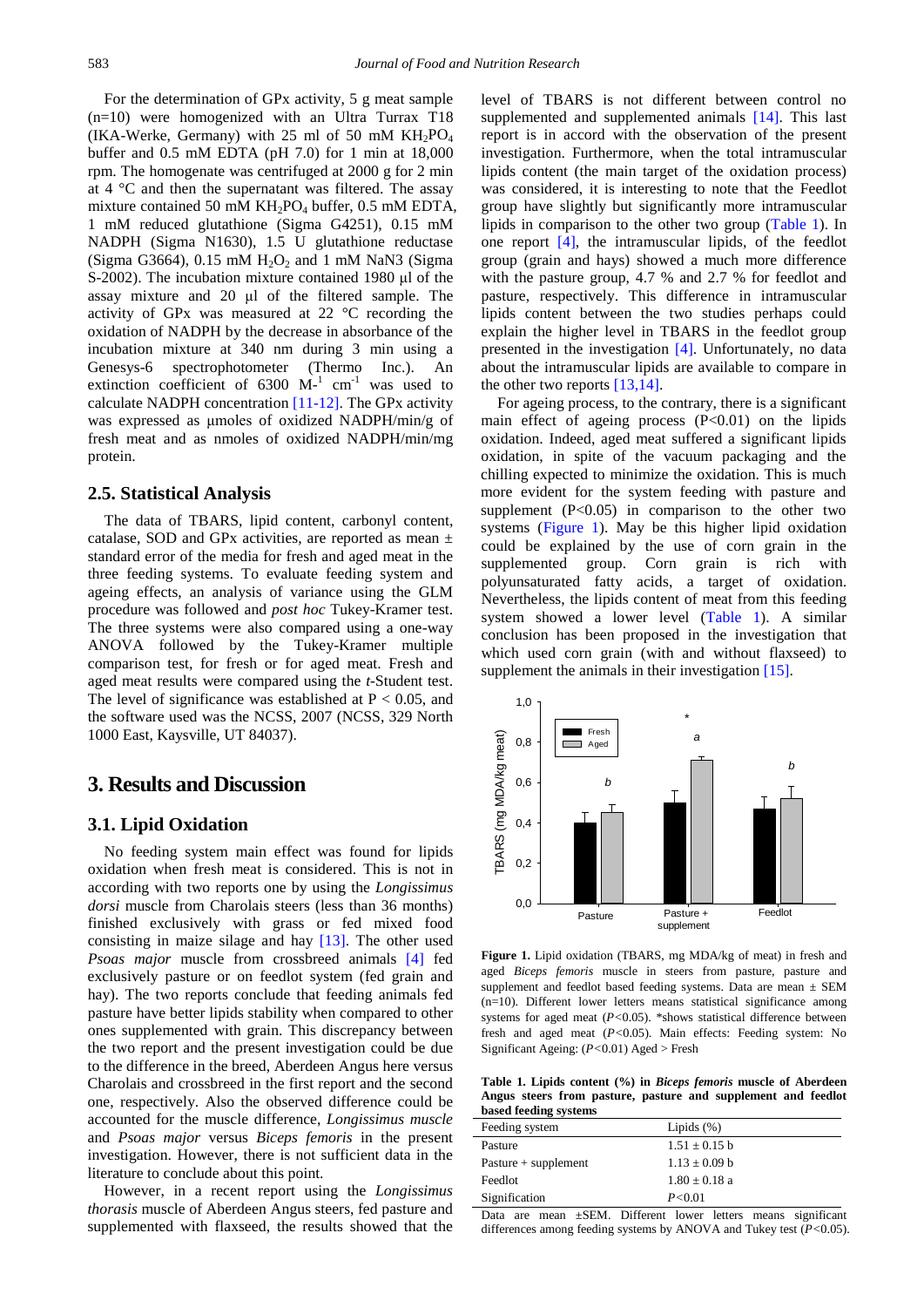There is limited information about the effect of ageing in meat quality in the scientific literature. Since the ageing process is a valuable process to improve meat quality, like tenderness, more investigation about this point is needed to resolve the particular effect of breed, types of muscles and the influence of the different diet.

#### **3.2. Protein Oxidation**

The effect of the different feeding system on the protein oxidation, as measured by carbonyl groups, was illustrated in [Figure](#page-3-0) 2. There is a significant main effect of the feeding system. The fresh meat from pasture system showed a more protein oxidation effect when compared to the other two systems. This is particularly true when pasture system is compared to the feedlot system [\(Figure](#page-3-0) 2). Even though it is accepted that the protein oxidation is linked to lipid oxidation in beef meat, it does not have to be a similar pattern  $[5]$ . Is the case in the present experiment.

<span id="page-3-0"></span>

**Figure 2.** Carbonyls protein (nmoles DNPH/mg protein) in fresh and aged *Biceps femoris* muscle in steers from pasture, pasture and supplement, and feedlot feeding systems. Data are mean  $\pm$  SEM (n=10). Different lower letters means statistical significance among feeding systems for fresh meat (*P<*0.05). \*shows significant difference between fresh and aged meat (*P<*0.05). Main effects: Feeding systems (*P<*0.01). Pasture > Pasture + supplement, Feedlot. Ageing: (*P<*0.01) Aged > Fresh

Furthermore, the pasture system showed a higher effect on the protein oxidation  $(P<0.05)$  when compared to the feedlot system. This is an unexpected result, because generally it is observed that the animals fed pasture present no difference or a lower effect when compared with animals fed grain in a feedlot system [\[5\].](#page-5-4) We have to note again some differences between the investigations of Mercier [\[5\]](#page-5-4) with the present study. The muscles are different, *Longissimus dorsi* versus *Biceps femoris*, and the breed and the sex too, Charolais cows versus Aberdeen Angus steers. The relation between protein oxidation and meat quality received little attention from meat scientist, thus more investigation is needed.

#### **3.3. Antioxidant Enzyme Activities**

#### **3.3.1. Catalase**

Catalase activity did not shows any effect of fed system nor ageing process as illustrated in [Figure](#page-3-1) 3 and [Figure](#page-3-2) 4. The same result is obtained when the enzyme activity is expressed by g of fresh meat and by mg of total protein. The expression of the enzymes activity by g of fresh meat and by mg of protein contained in the extraction media, exclude any biased observation due to the extraction methods. Interestingly, the no effect of feeding system observed here is in agreement with three different studies in steers  $[5,6]$ , and  $[16]$ .

Apparently, the activity of catalase as antioxidant enzymes seems to be associated with older animals fed n-3 rich sources [\[6\].](#page-5-5) Pasture is generally considered as rich n-3 sources, then there is no easy to conclude here about the no apparent effect of catalase when the three feeding system are compared.

<span id="page-3-1"></span>

**Figure 3.** Catalase activity (μmoles/min/g meat) in fresh and aged *Biceps femoris* muscle of steers from pasture, pasture and supplement and feedlot based feeding systems. Data are mean  $\pm$  SEM (n=10). Main effects: Feeding systems: No Significant Ageing: No Significant

<span id="page-3-2"></span>

**Figure 4.** Catalase activity (nmoles/min/mg protein) in fresh and aged *Biceps femoris* muscle of steers from pasture, pasture and supplement, and feedlot based feeding systems. Main effects: Feeding system: No Significant. Ageing: No Significant

#### **3.3.2. Superoxide Dismutase (SOD)**

SOD is an enzyme which present an activity coupled with the catalase. At least to the biochemical and functional view point. However, that association is not observed in the present investigation, since the response of SOD and catalase are very different within the same experimental design. There are a significant main effect for the feeding system for SOD in fresh meat [\(Figure](#page-4-0) 5 and [Figure](#page-4-1) 6). Indeed, pasture feeding system seems to have a lower activity in SOD when compared to the other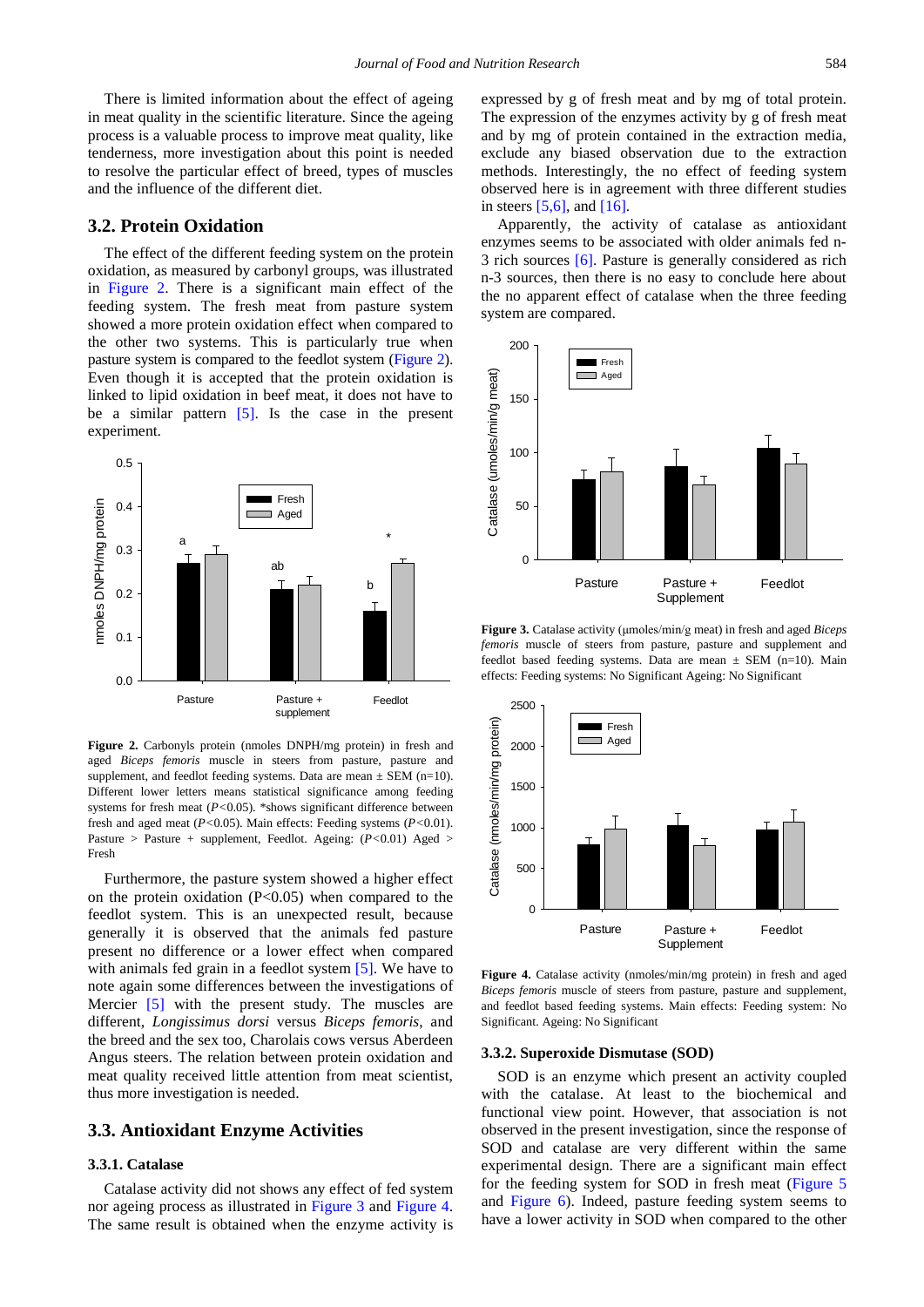two feeding systems. However, two reports, [\[6\]](#page-5-5) and [\[15\],](#page-5-11) showed a higher level of SOD in animals fed pasture compared to animals in feedlot system. This difference could be explained by the fact that in one report analyzed the *Psoas major* muscle [\[6\],](#page-5-5) a much more oxidative muscle than the *Biceps femoris* used in the present experiment.

<span id="page-4-0"></span>

**Figure 5.** SOD activity (UI/g meat) in fresh and aged *Biceps femoris* muscle of steers from pasture, pasture and supplement and feedlot based feeding systems. Data are mean  $\pm$  SEM (n=8). \* shows significant differences between fresh and aged meat (*P<*0.05). Main effects: Feeding system:  $P < 0.05$  Pasture < Pasture + Supplement, feedlot. Ageing: *P<*0.01 Fresh < Aged

<span id="page-4-1"></span>

**Figure 6.** SOD activity (UI) in fresh and aged *Biceps femoris* muscle of steers from pasture, pasture and supplement and feedlot based feeding systems. Data are mean  $\pm$  SEM (n=8). \* shows significant differences between fresh and aged meat (*P<*0.05). Main effects: Feeding system: *P<*0.05 Pasture < Pasture + Supplement, Feedlot Ageing: *P<*0.01 Fresh<Aged

It has been observed that the SOD activity is higher in oxidative muscle than in glycolytic ones [\[6,16\].](#page-5-5) Unfortunately, this explaination have to be relativized, because the muscle used in another investigation [\[15\],](#page-5-11) the muscle considered was *Longissimus dorsi*, similar to the *Biceps femoris* for its oxidability.

Also, it has been proposed that the minerals can modulate the SOD activity, since Cu and Zn are cofactor for SOD. More copper and zinc in food implies more SOD activity [\[6\].](#page-5-5) However, in a report from our investigation team using Hereford breed [\[17\],](#page-5-13) the level of zinc is much more elevated in *Longissimus dorsi* than in *Psoas major* and results from the same investigation showed that SOD activity is similar  $[18]$ . Then, the association between SOD, oxidative muscle and copper and zinc, is not so evident to explain the activity of SOD in meat.

When the ageing process is considered for SOD activity, there is a significant main effect of ageing [\(Figure](#page-4-0) 5 and [Figure](#page-4-1) 6) showing that aged meat present a higher activity (P<0.01) of SOD when compared to the fresh meat. For instance, there is no explanation for this observation.

#### **3.3.3. Glutathion Peroxidase (GPx)**

<span id="page-4-2"></span>

**Figure 7.** GPx activity (µmoles/min/g meat) in fresh and aged *Biceps femoris* muscle in steers from pasture, pasture and supplement and feedlot based feeding systems. Data are mean  $\pm$  SEM (n=8). Different lower letters means significant differences among systems for fresh muscle and for aged muscles (italic) (*P<*0.05). \*shows significant differences between fresh and aged (p>0.05). Main effects: Feeding systems:  $P < 0.001$  Pasture<pasture + supplement, feedlot Ageing: *P<*0.01 Fresh>Aged

<span id="page-4-3"></span>

**Figure 8.** GPx activity (nmoles/min/mg protein) in fresh and aged *Biceps femoris* muscle of steers from pasture, pasture and supplement and feedlot based feeding systems. Data are mean  $\pm$  SEM (n=8). Lower letters means significant differences among feeding systems for fresh and aged (italics), (*P<*0.05). \* shows significatn differences between fresh and aged meat (*P<*0.05). Main effects: Feeding system: *P<*0.001 Pasture < Pasture and supplement < Feedlot. Ageing: *P<*0.001 Fresh > Aged

The activity of GPx showed a significant feeding system effect. The meats from animals feed pasture have showed a lower level of enzymes in comparison to the other feeding systems [\(Figure](#page-4-2) 7 and [Figure](#page-4-3) 8). However, pasture and supplement, and feedlot, are similar when the activity is expressed by gram of fresh meat. When the activity of GPx is expressed by mg of protein, the feedlot system showed significantly more GPx than the other two feeding system. The decrease of level of GPx meat of